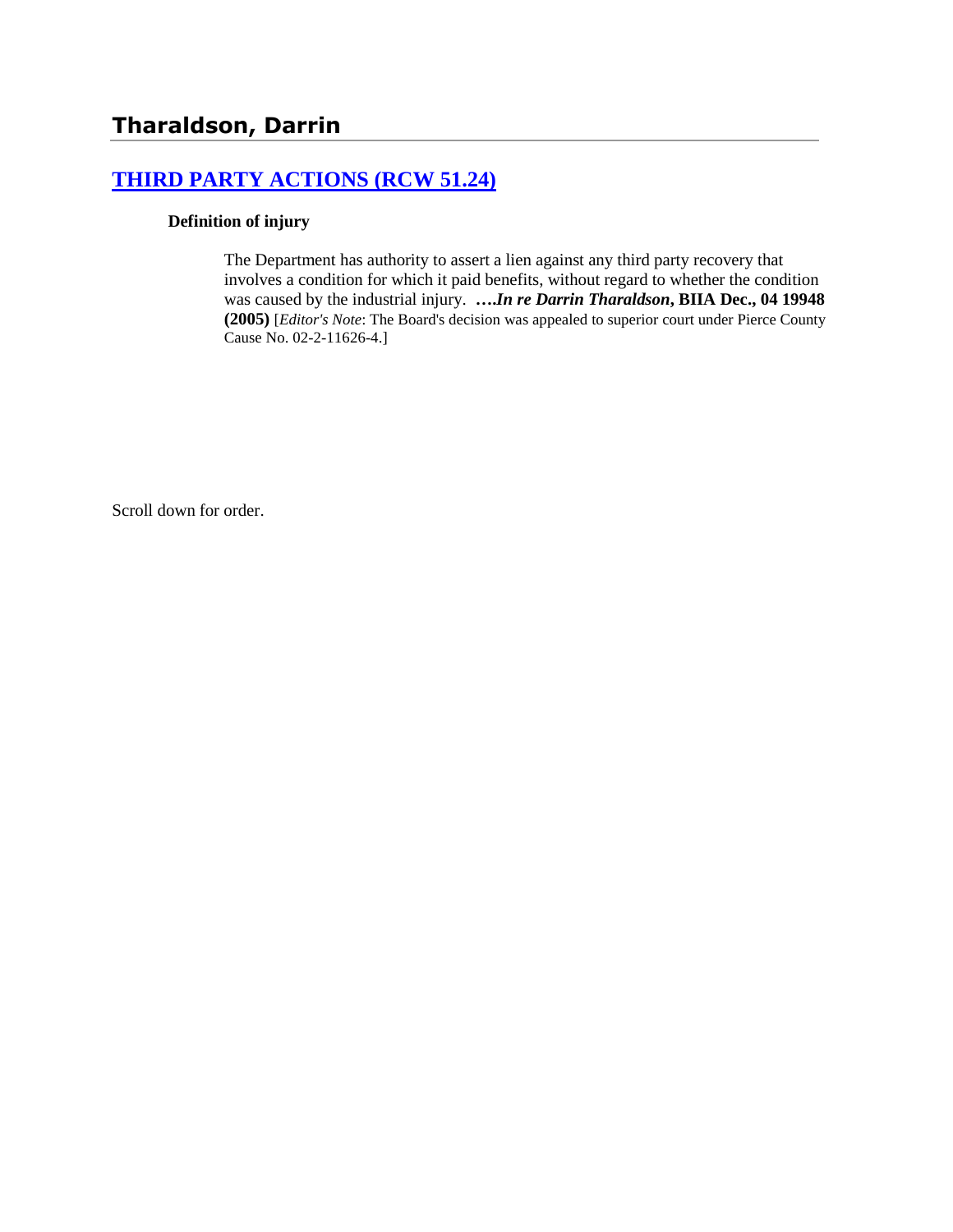## **BEFORE THE BOARD OF INDUSTRIAL INSURANCE APPEALS STATE OF WASHINGTON**

**)**

1 **IN RE: DARRIN R. THARALDSON ) DOCKET NO. 04 19948**

# 2

**CLAIM NO. Y-553035 ) DECISION AND ORDER**

APPEARANCES:

3

4

8  $\mathsf{Q}$ 

12

18

5 6 7 Claimant, Darrin R. Tharaldson, by Rumbaugh Rideout Barnett & Adkins, per Stanley J. Rumbaugh

Employer, T & T Trucking, Inc., None

| $\sim$ 1 |                                         |
|----------|-----------------------------------------|
| 10       | Department of Labor and Industries, by  |
|          | The Office of the Attorney General, per |
| 11       | William J. Blitz, Assistant             |

13 14 15 16 17 The claimant, Darrin R. Tharaldson, filed an appeal with the Board of Industrial Insurance Appeals on August 23, 2004, from an order of the Department of Labor and Industries dated August 10, 2004. In this order, the Department affirmed its prior order dated April 29, 2004, wherein the Department distributed the claimant's third-party settlement pursuant to RCW 51.24.060. The Department order is **AFFIRMED**.

**DECISION**

19 20 21 22 Pursuant to RCW 51.52.104 and RCW 51.52.106, this matter is before the Board for review and decision on a timely Petition for Review filed by the claimant to a Proposed Decision and Order issued on March 23, 2005, in which the industrial appeals judge affirmed the order of the Department dated August 10, 2004.

23 24 25 26 27 28 29 30 31 32 The Board has reviewed the evidentiary rulings in the record of proceedings and finds that no prejudicial error was committed. The rulings are affirmed. Review was granted to add to the industrial appeals judge's discussion in his Proposed Decision and Order concerning why Mr. Tharaldson's third-party recovery is subject to the Department's lien pursuant to RCW 51.24.030. The salient facts contained in this record are that Mr. Tharaldson suffered an industrial injury to his low back, filed a claim, and began seeking conservative treatment and receiving time-loss compensation. His family doctor referred him to a pain specialist. Approximately six weeks after the industrial injury, Mr. Tharaldson was in an automobile accident while coming home from a funeral. His low back pain significantly worsened, with pain radiating down both his legs. The pain specialist evaluated Mr. Tharaldson after the automobile accident and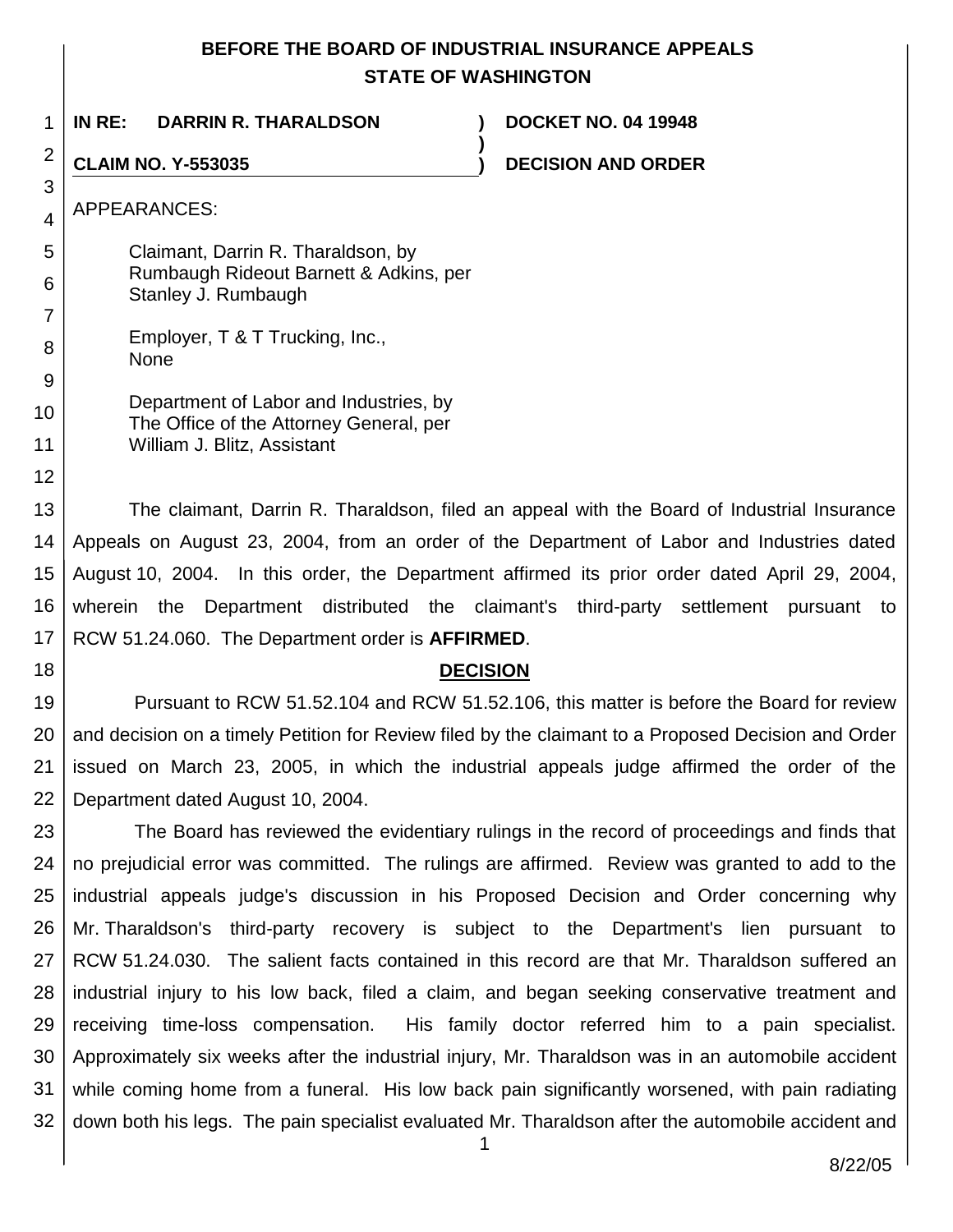1 2 3 4 5 6 7 8 9 10 11 after additional diagnostic tests, referred him to a surgeon, who then performed low back surgery three months later. The Department continued to provide benefits, including paying for the surgery, time-loss compensation and a permanent partial disability award. The medical doctors maintain that the need for the treatment (low back surgery), provided to Mr. Tharaldson after the automobile accident, was the result of **both** the industrial injury and the automobile accident. Mr. Tharaldson recovered a settlement of \$50,000 in his claim against the driver who had caused the auto accident. The Department asserted a lien against this recovery, after subtracting the benefits paid to Mr. Tharaldson prior to the auto accident and then reducing the lien consistent with a 60-40 apportionment between the accident and the industrial injury. The 60-40 apportionment was based on several medical doctors' opinions who treated Mr. Tharaldson and who designated the cause for the surgery and treatment to both the accident and the industrial injury in that ratio.

12 13 14 15 16 Mr. Tharaldson maintains that because the automobile accident settlement was for a non-industrial incident occurring after the industrial injury, the Department's authority to assert a lien granted in RCW 51.24.060 does not extend to those settlement proceeds. We disagree. The applicable statute, RCW 51.24.030, allows the Department to assert a lien in these circumstances. The relevant portions of the statute state:

- (1) If a third person, not in a worker's same employ, is or may become liable to pay damages on account of a worker's injury **for which benefits and compensation** are provided under this title, the injured worker or beneficiary may elect to seek damages from the third person.
- 

. . .

17 18

19

20

21 22

23

24

(3) **For the purposes of this chapter, "injury" shall include any physical or mental condition, disease, ailment or loss, including death, for which compensation and benefits are paid or payable under this title.**

25 Emphasis added.

26 27 28 29 30 31 32 RCW 51.24 was enacted to allow injured workers to sue third parties for damages under certain circumstances, and to extend the Department's ability to recover from the third party proceeds for benefits paid by the Department. The purposes of the statutory scheme are to prevent double recovery and to protect the State Fund. Mr. Tharaldson received a settlement from the third party for damages representing treatment, time-loss compensation, and permanent disability paid for entirely by the Department of Labor and Industries. We find no ambiguity in the statutory language. The statute does not require the third party claim to stem from the industrial injury itself,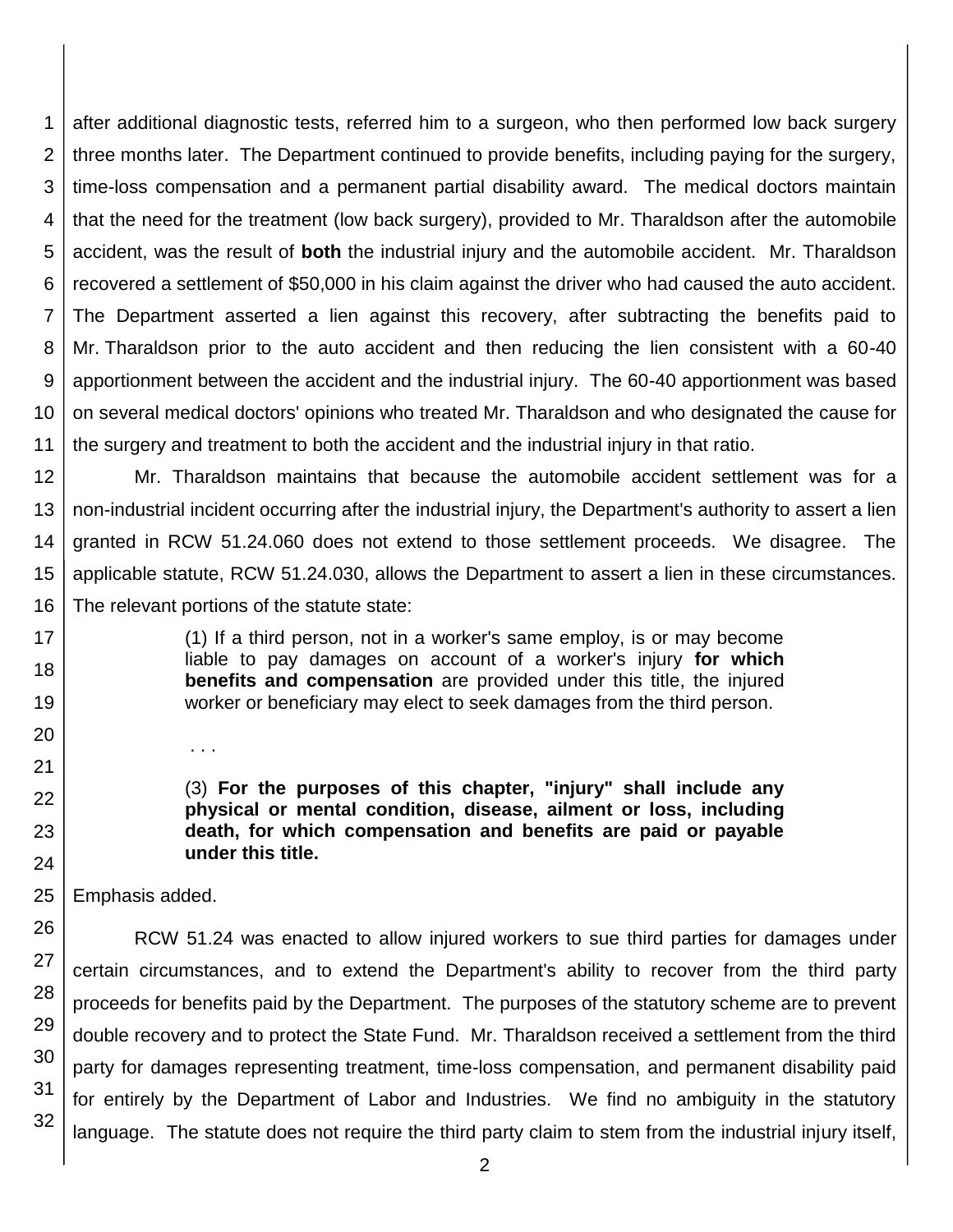1 2 3 4 as Mr. Tharaldson maintains. The statute provides that when the third party recovery represents damages (paid) **on account of a worker's injury for which benefits and compensation are provided under this title**, the injured worker can seek damages from the third party and the Department then has the authority to assert a lien against that portion of the recovery.

5 6 7 8 9 10 We note further that this statutory scheme contains a definition of "injury" that differs from the definition of "industrial injury." For purposes of RCW 51.24.030, "injury" encompasses anything that causes a physical or mental condition for which the Department pays benefits or compensation. If the third party lien statute was intended to apply only to conditions arising out of the industrial injury, we can think of no legislative purpose for including an alternative definition of the word "injury."

11 12 13 14 15 16 Moreover, the legislative history supports our statutory interpretation. We take judicial notice of the documents contained in the legislative archives of E.H.B. 1386. The bolded portions of the statute cited above were added in the 1984 legislative session. The bill was submitted at the request of the Attorney General. Contained in the materials archived with the bill is a document submitted by Charles Bush, then head of the Labor and Industries division of the Attorney General's office. This "commentary" on the proposed changes states:

Although compensation and benefits may be provided for pre-existing or intervening physical or mental conditions not caused by the industrial injury but which may be due to negligence or wrong of a "third party", the section's present language is being argued to exclude the Chapter's application to such situations. The proposed amendment will support the Department's present policy to apply the Third Party chapter to such cause of action.

. . .

17 18

19

20

21 22

23

24 25 In concert with the preceding amendment, "injury" is defined to include all aspects of a claim for which the Act's compensation and benefits have been claimed and paid.

26 27 Charles Bush, Section by Section Commentary on Proposed Amendments to Ch. 51.24 RCW, The Ind. Ins. Act Third Party Chapter for the 1984 Legislative Session, § B & C (1984).

28 29 30 31 32 Applied to Mr. Tharaldson's case, the injury as defined by RCW 51.24.030(3) includes the car accident. Mr. Tharaldson had a low back condition that was pre-existing the industrial injury, and was also aggravated by his subsequent auto accident. The Department paid benefits and compensation for the treatment of that low back condition. Once the Department paid any benefits related to the physical condition caused in part by the automobile accident and in part by the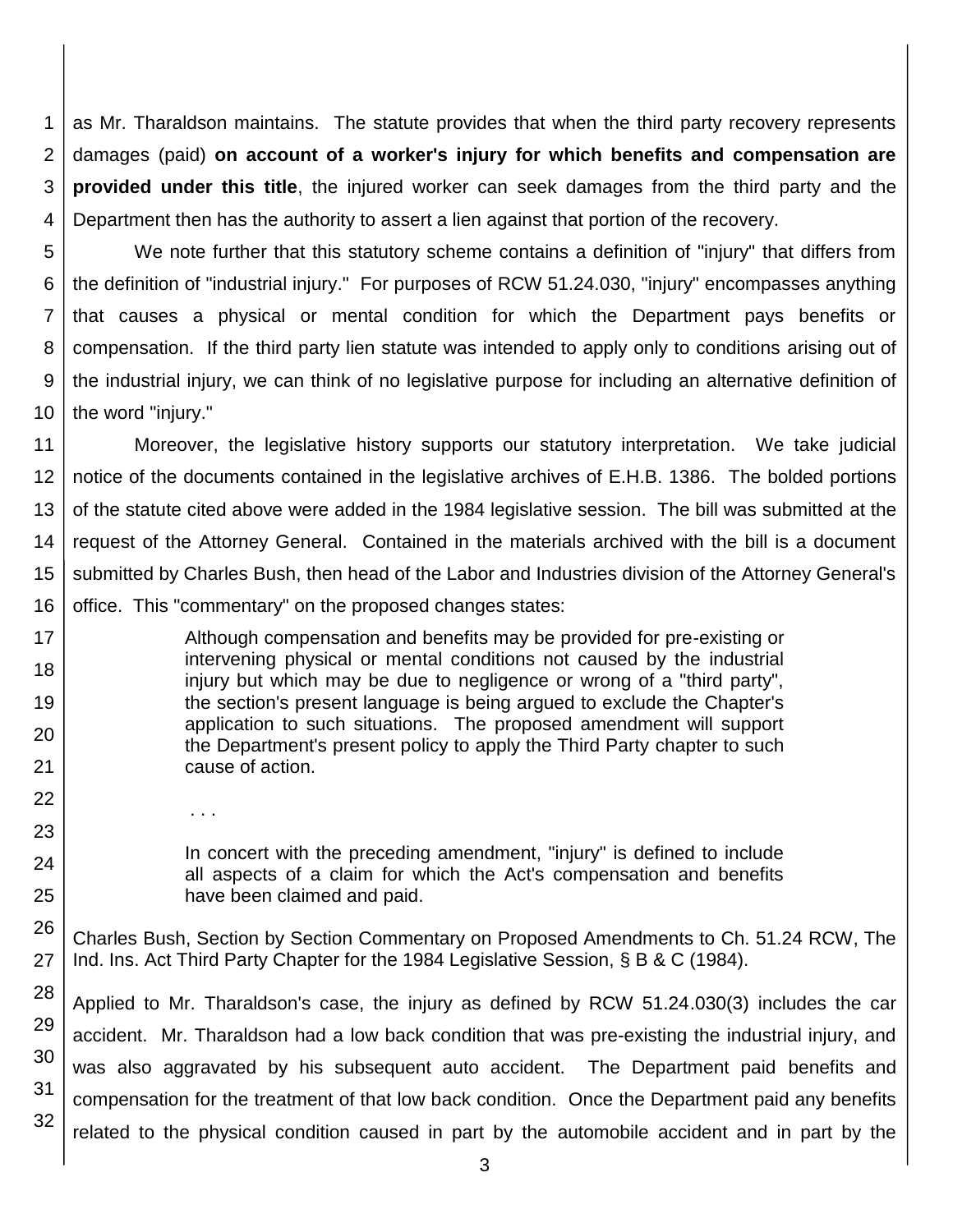1 2 3 industrial injury, the Department had the statutory authority to assert its lien. We, therefore, conclude that there is no restriction in the statute limiting the Department's liens to third party claims arising from the industrial injury itself.

4 5 6 7 8 9 10 11 Our interpretation is also consistent with the stated purposes of the lien statute, that the industrial insurance funds are not charged for damages caused by a third party and the worker does not receive a double recovery. *See Tallerday v. Delong,* 68 Wn. App. 351, 360 (1993). In *Tallerday*, the court also noted that the 1986 amendments were intended to make it clear that a third party can be anyone liable on account of a worker's injury. As applied in *Tallerday*, the injury referenced by the court **was** the industrial injury. But the language of the statute does not require the injury to be the industrial injury. The injury can be any intervening event for which benefits are paid.

12 13 14 15 16 17 18 19 20 21 22 23 24 25 Mr. Tharaldson also maintains that the record of hearing lacks credible evidence that the Department would not have paid the exact same amount of benefits to Mr. Tharaldson even if the automobile collision had not occurred. We disagree. Dr. Chan S. Hwang saw Mr. Tharaldson in November 2001, and relied on the self-report of Mr. Tharaldson that the October 24, 2001 automobile accident worsened the low back pain, extending the pain down into the lower limbs bilaterally. Dr. Hwang also looked at the prior treatment records, and testified that approximately 40 percent of Mr. Tharaldson's symptoms presented to him on November 14, 2001 (subsequent to the automobile accident) could be attributed to the work-related aggravation and 60 percent could be attributed to the aggravation caused by the motor vehicle collision of October 24, 2001. Dr. Hwang was aware that Mr. Tharaldson had had some back injuries prior to the industrial injury, and acknowledged that both the industrial injury and the automobile accident aggravated Mr. Tharaldson's prior condition. He felt there was no way to separate out the treatment Mr. Tharaldson received for his industrial injury from treatment he received for the automobile accident.

26 27 28 29 30 31 32 Dr. Steven C. Brack saw Mr. Tharaldson in January 2002 and received a similar history that the claimant had made some progress with his back and right leg symptoms after the industrial injury, but after the auto accident the symptoms involved both legs, the right worse than the left. Within reasonable medical probability, Dr. Brack determined that the auto accident had aggravated the industrial injury condition. Dr. Brack performed an L4-5 microdiscectomy on February 27, 2002, and offered the opinion that the surgery and subsequent permanent impairment of Category 3 was related to both the industrial injury and the auto accident.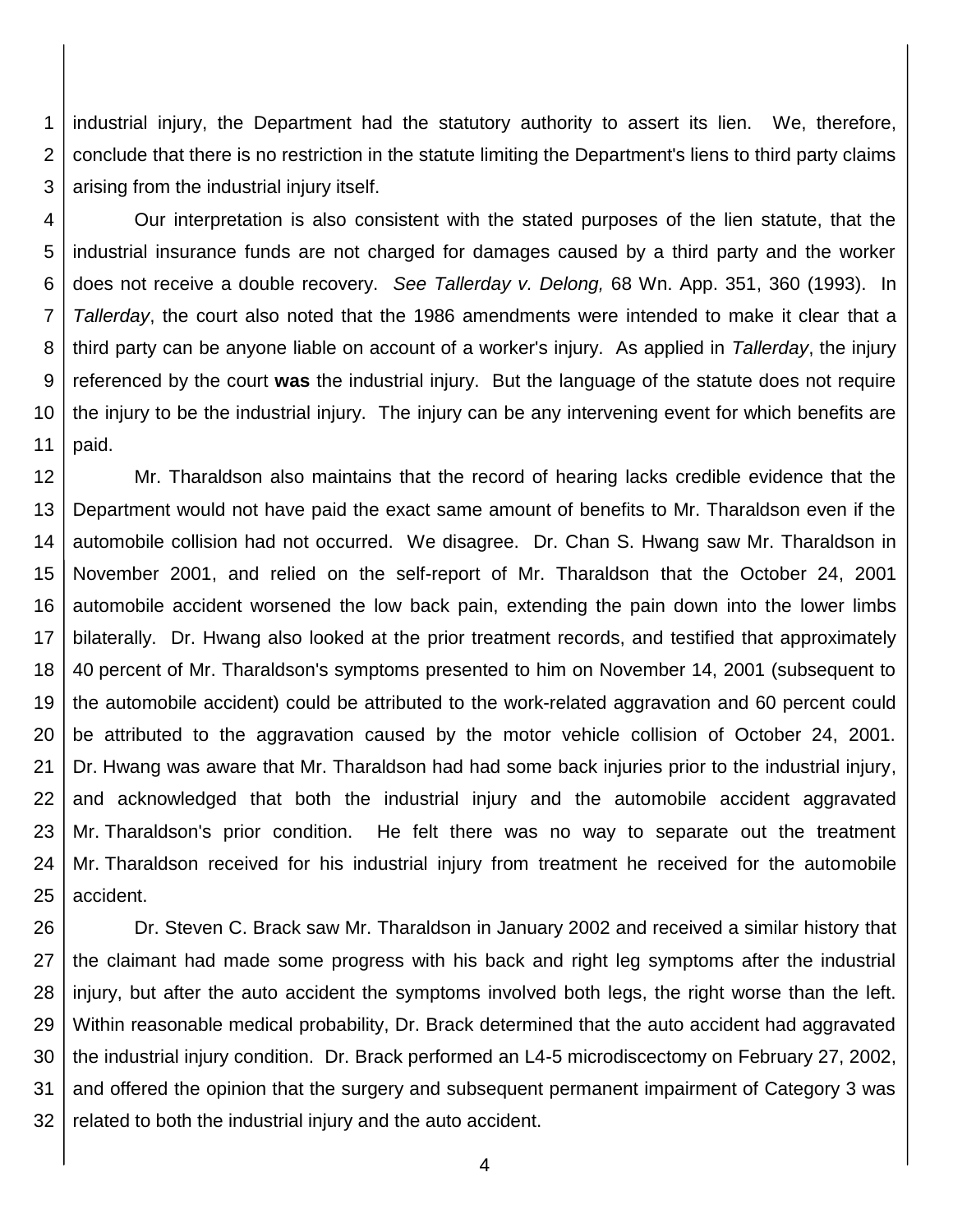1 2 3 4 5 6 7 8 9 10 Obviously, there is no scientific objective method for determining precisely how much of Mr. Tharaldson's treatment for his low back after the automobile accident was attributable to the industrial injury versus the automobile accident. However, recognizing that both medical doctors who testified have the opinion that both accidents are responsible for the treatment, surgery, time-loss, and permanent disability, the Department applied its statutory authority and correctly asserted a lien against the recovery for amounts it expended for treatment after the automobile accident. The claimant did not dispute the Department's calculations and proportional amounts achieved by calculation under RCW 51.24.060. The record fully supports the Department's application of RCW 51.24.030 to the circumstances of this case. The Department order dated August 10, 2004, is properly affirmed.

## **FINDINGS OF FACT**

- 1. On September 26, 2001, the Department of Labor and Industries received an Application for Benefits from the claimant, Darrin R. Tharaldson, in which he alleged an industrial injury to have occurred on September 17, 2001, during the course of his employment with T & T Trucking, Inc. The claim was allowed and benefits paid. On June 20, 2002, the Department issued an order wherein the Department closed the claim with time-loss compensation as paid, and a permanent partial disability award equal to Category 3 for permanent dorso-lumbar and/or lumbosacral impairment.
- 19 20 21 22 23 24 25 26 On April 29, 2004, the Department issued an order in which the Department distributed the claimant's third-party settlement of \$50,000 as follows: net share to attorney for fees and costs, \$17,953.37; net share to the claimant, \$18,138.08; net share to the Department, \$13,908.35, and determined an excess of \$6,490.87 that the claimant had to expend before any further benefits would be paid. On May 10, 2004, the Board received the claimant's appeal from the April 29, 2004 order, and the Department held the order in abeyance. On August 10, 2004, the Department issued an order in which it affirmed its April 29, 2004 order. On August 23, 2004, the Board received the claimant's appeal from the August 10, 2004 order, and assigned it Docket No. 04 19948.
	- 2. On September 17, 2001, Mr. Tharaldson sustained an industrial injury to his low back during the course of his employment with T & T Trucking, Inc. No third party was responsible for causing the industrial injury. Mr. Tharaldson felt low back pain and complained of pain radiating down his right leg to his knee. He treated with his family practice doctor who referred him to a pain specialist.

11 12

13

14

15

16

17

18

27

28

29

30

31